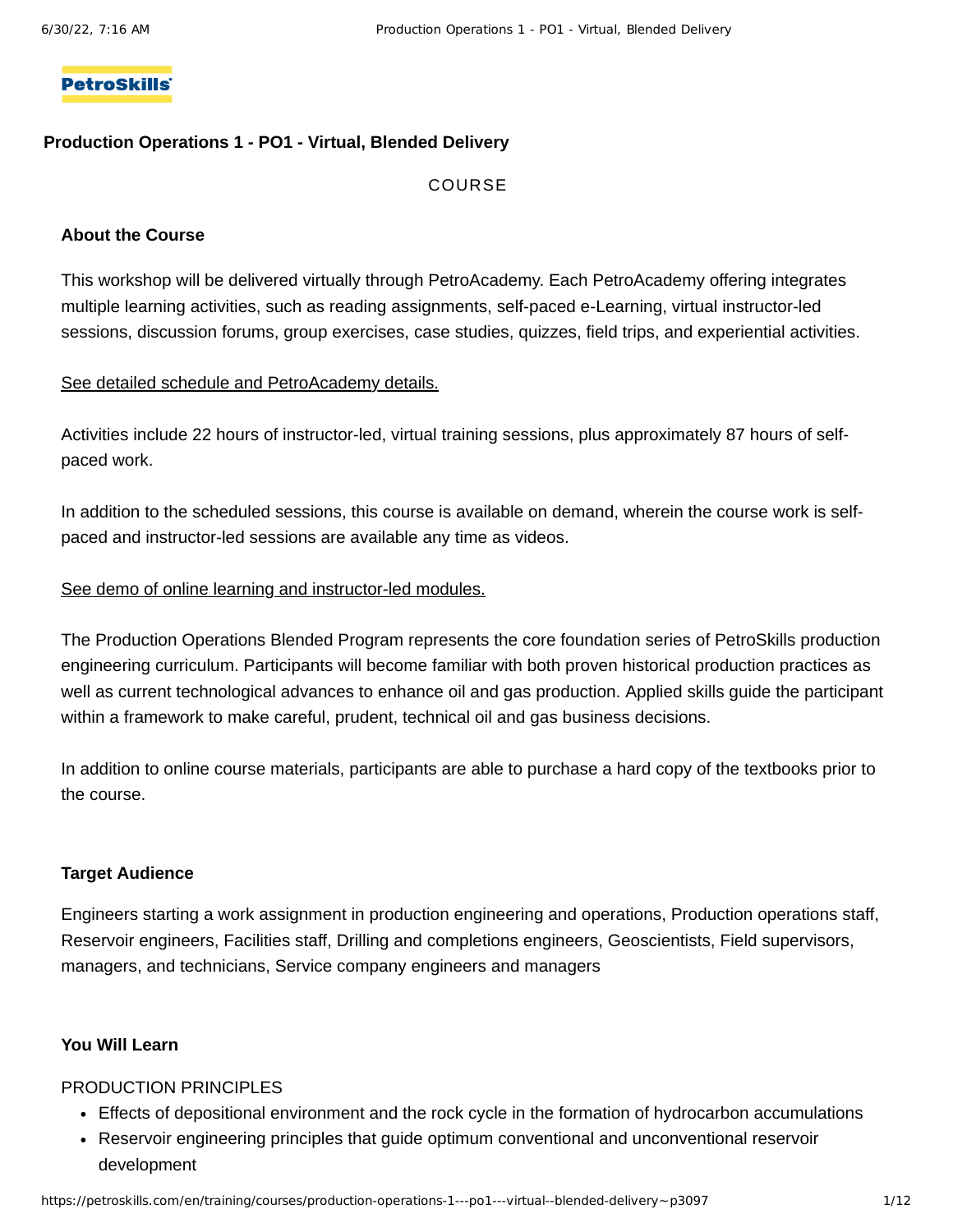- The important characteristics of oilfield Inflow and Outflow and their related mathematical flow equations and applied principles required for system modeling
- Why a well flows on natural flow and the eventual requirement for artificial lift to maximize overall recovery as reservoir depletion occurs and reservoir energy diminishes
- Special considerations for tubing regarding erosional velocity and critical flow conditions

## WELL PERFORMANCE and NODAL ANALYSIS FUNDAMENTALS

- Collect and validate required data to evaluate well performance using computer modeling and performance history matching, and predict potential problems
- Calculate productivity index, and estimate basic reservoir parameters by interpreting a simple pressure buildup analysis in conventional and unconventional resources plays
- Identify flow restrictions from basic inflow performance analysis, recommend actions to improve well productivity, and describe how to use choke equation calculations and its limitations

## ONSHORE CONVENTIONAL COMPLETION

- The purpose and basic operational aspects of wellhead, flow control equipment., and the major components used in a basic well completion in conventional plays
- The impact that drilling practices may have on reservoir productivity
- Describe the function and limitations of each surface and subsurface component of a basic onshore completions
- Specify the production target of a well, and describe the type of completion or workover design components required to achieve the target
- Describe the basic properties of completion components materials and their limitations in conventional resources plays
- Describe which fluid systems are the most important for implementing successful completions and workovers in wells in conventional resources plays
- Describe the most common subsurface equipment components used in conventional resources plays wells, and what they are used for
- Describe the most relevant steps for implementing completion procedures in wells in conventional resources plays, and the proper interaction with all parties involved required
- Describe the most relevant aspects of HSE in completion operations
- Describe how a well flows, the impact of well control on fluid flow, and the most common control and monitoring devices
- Describe the basic requirements and local regulations to abandon conventional wells
- Specify the production target of a horizontal well, and describe the type of completion or workover design components required to achieve the target in conventional and unconventional resources plays

## ONSHORE UNCONVENTIONAL COMPLETION

- Describe the purpose and basic operational aspects of wellhead and flow control equipment in wells in unconventional plays
- Describe the purpose of each of the major components used in a basic well completion in unconventional resources plays, and the impact that drilling practices have on reservoir productivity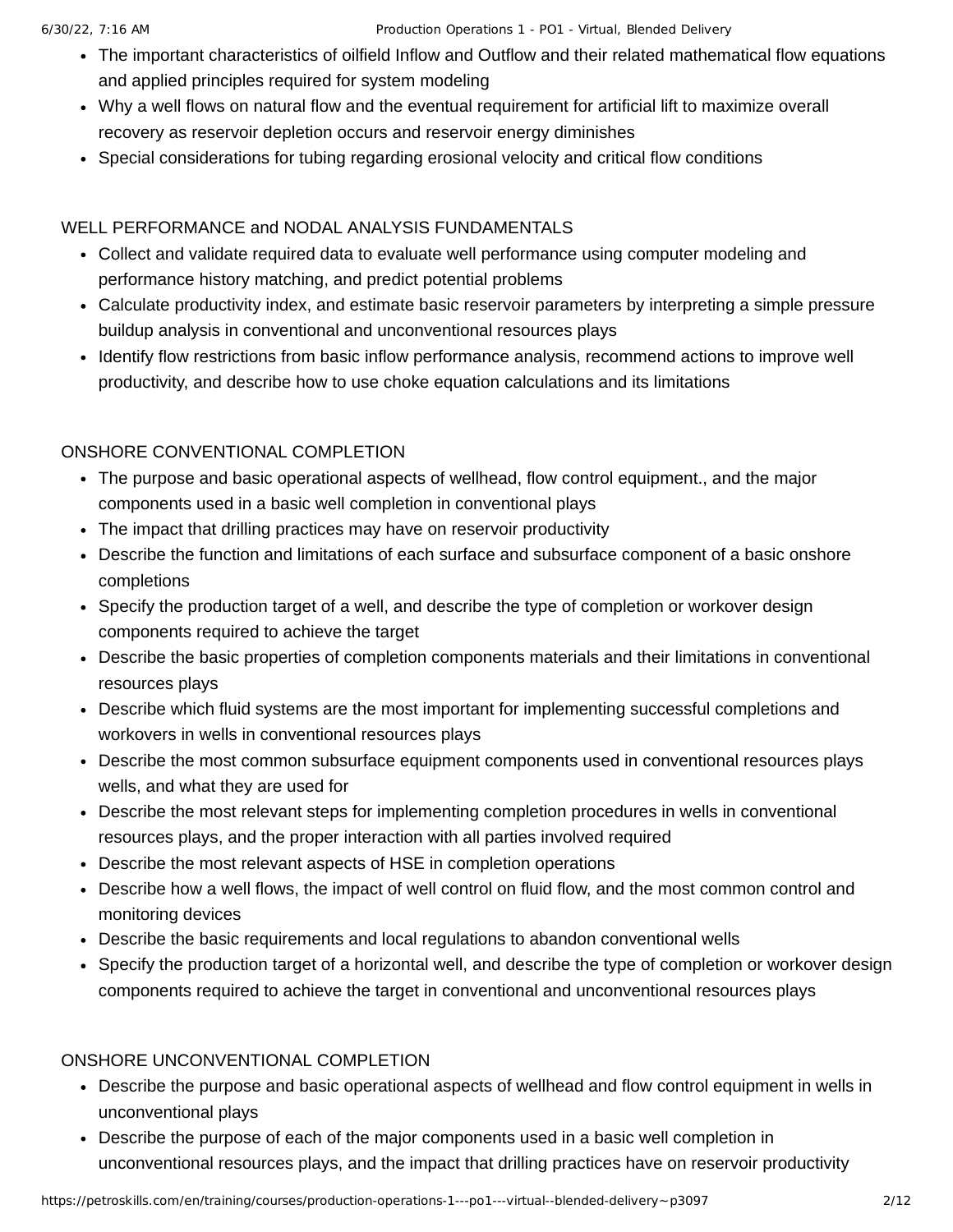- Describe the function and limitations of each surface and subsurface component of a basic onshore completion in unconventional resources plays
- Describe the basic properties of completion components materials and their limitations in unconventional resources plays
- Describe which fluid systems are the most important for implementing successful completions and workovers in wells in unconventional resources plays
- Describe the most relevant steps for implementing completion procedures in wells in unconventional resources plays, and the proper interaction with all parties involved required
- Describe the most common techniques used to drill, complete, stimulate, and produce typical wells in coalbed methane reservoirs

## PRIMARY and REMEDIAL CEMENTING

- The manufacturing processes to blend composite materials that make up oilfield cement
- The various uses of additives to modify cement properties
- The cementing tools at the surface and downhole and the related cement displacement process to achieve a quality primary cement job to isolate a casing string
- The casing cement evaluation tools and methods to assess cement job quality
- The various practices that comprise options to attempt repair of primary cementing jobs that are referred to as cement squeeze operations
- How to calculate typical casing string cement volume requirements
- How to evaluate a cement bond log and make recommendations

## PERFORATING

- Discuss various shaped charges, their design, performance, shot phasing and shot density options, and their advantages and limitations
- Illustrate the three primary perforating gun conveyance systems and the various gun types available and their individual features
- Understand concepts like perf tunnel damage, gun standoff, underbalance, gun correlation on depth, and other engineering input requirements for each perforating job design

## ROD, PCP, JET PUMPS, PLUNGER LIFT

- How to evaluate reservoir and well conditions to choose the appropriate artificial lift system for each set of conditions
- How rod pump, PCP pump, jet pump, and plunger lift artificial lift systems work
- How to design and optimize rod pump, PCP pump, jet pump, and plunger lift completions
- Why surveillance and monitoring of artificial lift systems is essential
- Various API and related design standards and practices that represent key, proven artificial lift system performance fundamentals

## RECIPROCATING ROD PUMP FUNDAMENTALS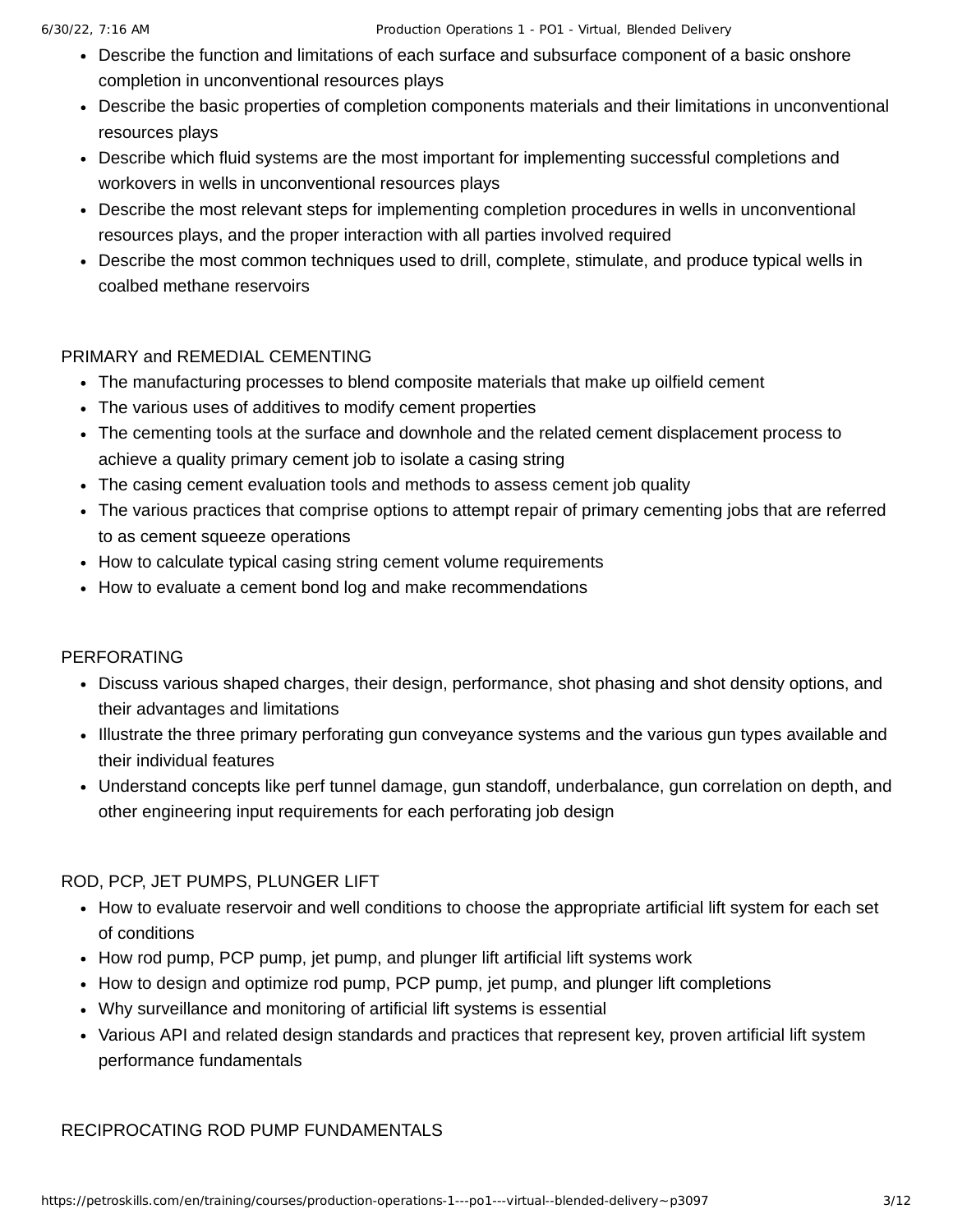#### 6/30/22, 7:16 AM Production Operations 1 - PO1 - Virtual, Blended Delivery

- Apply the working principles and operating characteristics of oilfield reciprocating rod pump artificial lift technology
- Employ the steps necessary to design, maintain, and service rod pump surface unit equipment
- Employ the steps necessary to design, maintain, and service rod pump rod strings
- Employ the steps necessary to design, maintain, and service rod pump downhole pumps
- Develop engineering and operating skills to successfully design, properly set up, maintain, and provide overall service for implementing and applying reciprocating rod pump artificial lift technology
- Illustrate using pictures, animations, sketches, design software, and other media and tools the key mechanisms of rod pump systems
- Design a rod pump rod string using the Modified Goodman method
- Highlight the considerations and adjustments being reviewed by API regarding standards for proper consideration of rod fatigue and related corrosion effects upon rod string design
- Work several rod pump design exercises to assess maximum and minimum pump load, minimum and maximum rod stress, motor selection, strokes per minute, stroke length, and related overall rod pump design parameter selection
- Describe how a rod pump surface dynamometer gathers rod pump loading data over each pump cycle, calculate maximum and minimum rod stress loading, predict downhole pump performance, select rod string taper sizing, select motor horsepower required, and evaluate overall pump performance while identifying rod pump problems, all using a rod pump dynamometer, known as The Analytic and Predictive Tool for reciprocating rod pumps
- Outline the primary causes of rod failure and how the use of rod guides and other auxiliary equipment can mitigate failures, the effect of gear box overload and how to prevent it, the proper selection of rod metallurgy for corrosion conditions, and the need for disciplined inspection of well tubing and rods to minimize failures
- Demonstrate how the use of modern instrumentation "smart well" systems to control pump operation, gather data, and manage pump functions results in optimum pump performance and minimized costs

#### GAS LIFT and ELECTRICAL SUBMERSIBLE PUMP

- Why artificial lift is required to maximize ultimate recovery
- How to evaluate reservoir and well conditions to choose the appropriate artificial lift system for each set of conditions
- How each artificial lift system works
- How to design and optimize gas lift and ESP completions
- Why surveillance and monitoring of artificial lift systems is essential
- Various API and related design standards and practices that represent key, proven artificial lift performance fundamentals

#### GAS LIFT FUNDAMENTALS

- Explain situations when gas lift is appropriate
- Calculate the production rate and the flowing bottom-hole pressure from inflow performance analysis in a well completed with a gas lift system
- Calculate the gas lift rate and pressure required to produce the well at a stable flow for various tubing sizes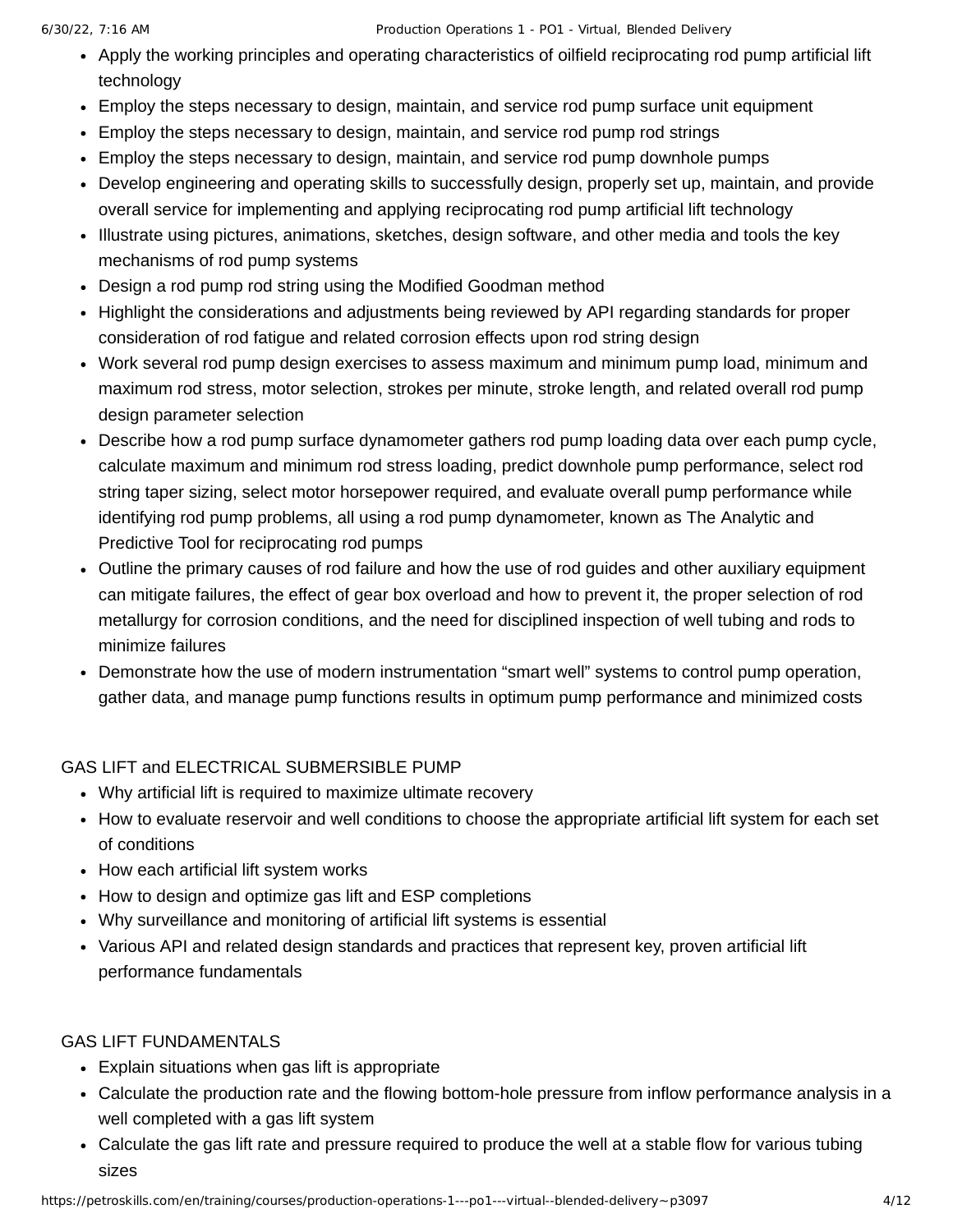- Select the appropriate tubing size for a well to be completed with a gas lift system
- Calculate the production rate and flowing bottom-hole pressure using widely accepted techniques applicable to unconventional resources wells completed with a gas lift system
- Design a gas lift installation with the required number of unloading mandrels, charge pressure, and orifice size lift valves at the appropriate spacing based on available gas lift pressure and required lift rate for conventional and unconventional resources
- Operate, troubleshoot and optimize gas lifted wells and network systems

## ELECTRICAL SUBMERSIBLE PUMPS

- Calculate the production rate and the pump intake pressure from inflow performance analysis
- Calculate the free gas and fluid viscosity at pump intake conditions
- Determine the pump capacity and motor horsepower required to deliver the desired flow or rate limited by the ESP equipment
- Determine the power cable type and gauge based on formation parameters
- Ensure ESP equipment failure data is properly documented
- Review failure trends
- For an ESP design, select the appropriate protector for a given application
- Calculate the production rate and pump intake pressure using widely accepted techniques applicable to unconventional resource wells
- Determine the pump capacity and motor horsepower required to deliver the desired production rate in unconventional resource wells

# FORMATION DAMAGE and MATRIX STIMULATION

- The basic causes of oilfield formation damage and how they are recognized
- The concept of "True Formation Damage" and the principles of formation remediation once it has been correctly identified as being the cause of lost production
- How "pseudo" damage and differs from True Formation Damage
- The principles of limestone matrix acidizing and the chemistry and reactions involved
- The principles of sandstone matrix acidizing and the chemistry and reactions involved
- Formation damage identification and the positive results achieved by successfully conducting matrix acidizing jobs

# FORMATION DAMAGE and MATRIX ACIDIZING FUNDAMENTALS

- Illustrate the impact of formation damage upon production
- Explain the wide variety of reasons, sources, depositional environments, and routine operations' activities that result in production limitations
- Assess formation damage "skin" values
- Calculate production rates with various levels of formation damage as well as no formation damage
- Describe how TFD is recognized and how PD is recognized and present the characteristics and elements of each
- Illustrate clay stabilization through the use of positively charged cation exchange to stabilize negatively charged clays to limit clay migration, hydration, and other damaging mechanisms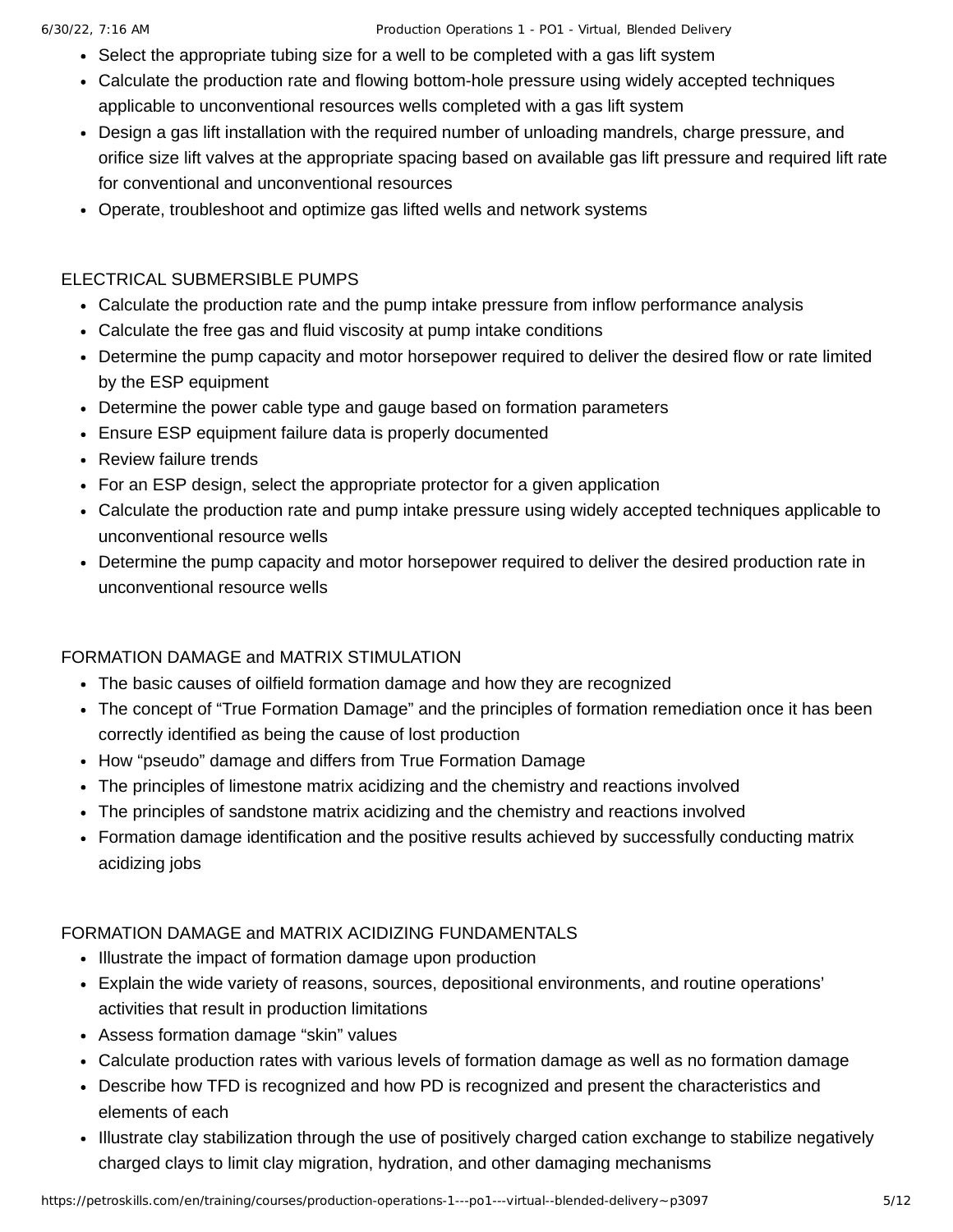#### FLOW ASSURANCE and PRODUCTION CHEMISTRY

- Typical oilfield "flow assurance" issues and problems due to: waxes, asphaltenes, inorganic scales, and corrosion
- How to interpret revealing signs of corrosion and erosion failure, scale formation, and related downhole deposits and how to prevent or minimize their production loss effects
- How formations become damaged due to related flow assurance and production chemistry issues
- The importance of collecting data to categorize options to choose an optimum well prevention and treatment plans
- How to recognize, prevent, remove, and manage organic paraffin and asphaltene field deposits
- How to recognize, prevent, remove and manage typical common soluble and insoluble scales in oil and gas operations
- The importance of using oilfield production chemistry to resolve production problems
- The conditions required for the formation of gas hydrates
- How ice crystals and methane in pipelines can lead to severe plugging of lines if not prevented from occurring or regularly removed by pigging operations
- The methods employed to treat gas hydrates in pipelines

#### SAND CONTROL

- Identify the need for sand control
- Recognize the causes of sand movement
- Define what consolidated sand is, and what it is not
- Identify both non-mechanical and mechanical methods of sand control
- Recognize that rate restriction is a valid practice to manage sand production
- Recognize that minor sand volume produced may be tolerated
- Identify various screen types for sand control
- Outline aspects of pre-packed screens for sand control
- Describe the principles of sand control screen and gravel completions
- Identify the three steps comprising a gravel pack completion design
- Describe various fluid options for pumping gravel slurry into a gravel pack completion
- Outline the function of a gravel pack "crossover tool"
- Outline the function of a gravel pack "shunt tube"
- Describe the function of a frac pack completion
- Outline the frac pack completion well performance results
- Outline the function of an expandable sand screen completion
- Identify the components of an expandable screen and possible benefits resulting from the use of expandables

## SAND CONTROL FUNDAMENTALS

- Design and execute fracpack treatments in basic situations
- Use at least one commercial fracturing design model to perform specific calculations related to fracpacking such as, fluid efficiency, net pressure, closure pressure, bottom hole treating pressure, and friction. Interpret basic pressure information during minifrac or main frac in a fracpack operation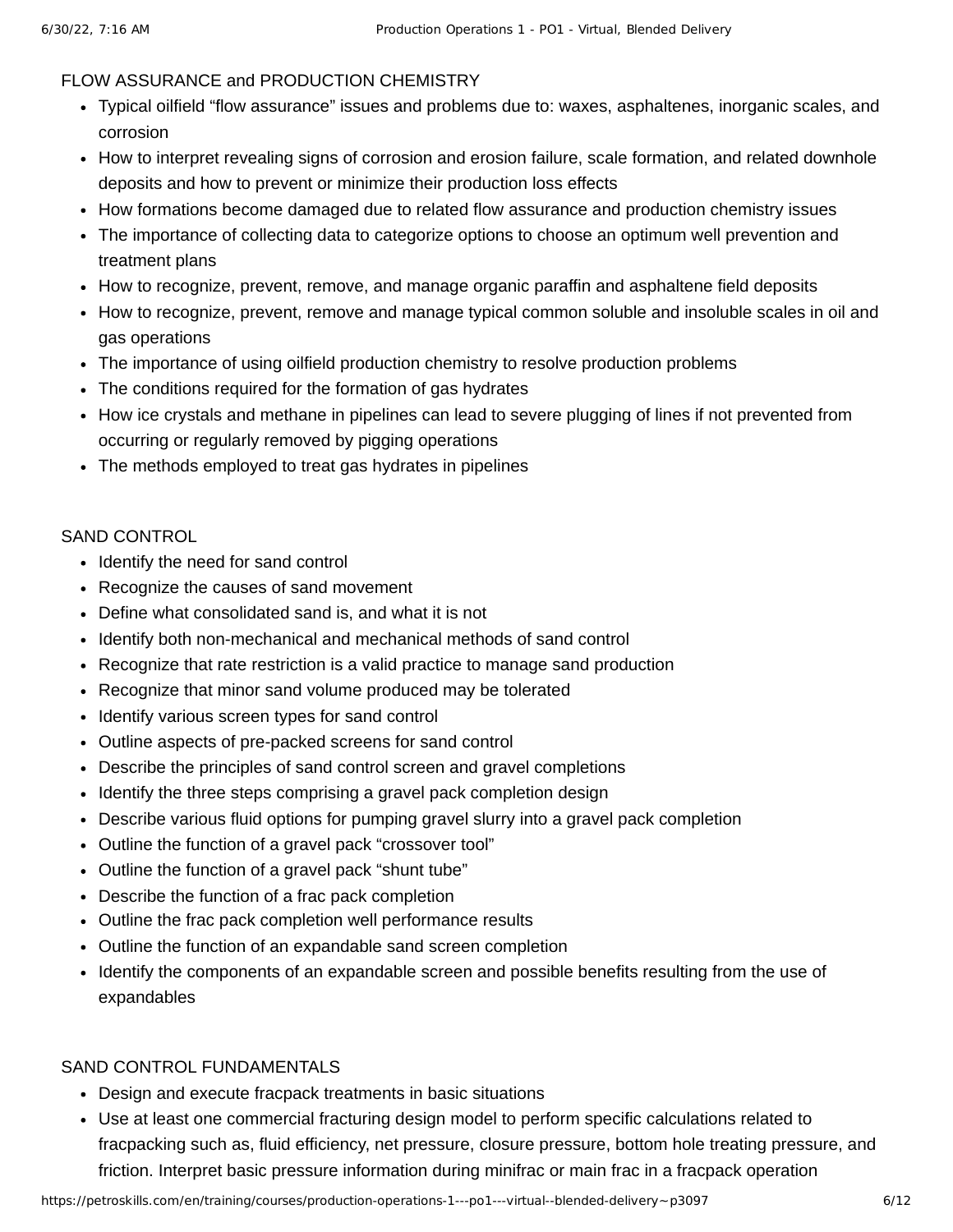- Analyze data used for fracpack design purposes to ensure they are appropriate and sensible
- During a fracpack, describe the advantages and limitations of inducing a tip screen-out
- Design and obtain Tip Screenouts

### HYDRAULIC FRACTURING (CONVENTIONAL and UNCONVENTIONAL)

- Describe the significance of rock mechanics in all relevant production engineering operations
- Describe the most common non-chemical stimulation methods, their objectives and limitations in conventional resources plays
- Describe the most common non-chemical stimulation methods, their objectives and limitations in unconventional resources plays
- Describe the basic principles of hydraulic fracturing in conventional plays, the difference between acid and proppant treatments, and how to select optimum stimulation candidates
- Describe the basic principles of hydraulic fracturing in unconventional resource plays, the difference between slickwater and cross-linked treatments, and how to select optimum stimulation candidates

## PRODUCTION PROBLEM DIAGNOSIS

- Describe the different types of field collected data, and the most relevant factors that affect well performance in conventional and unconventional resources plays
- Describe the difference between drill stem and production tests, when to select and apply each test, how to validate collected data, and the purpose of pressure buildup analysis in conventional and unconventional resources plays
- Describe the effect of pressure on fluid flow, Inflow Performance Relationship analysis principles, and the best tubing correlations to use when modeling vertical and horizontal wells
- Describe the importance of applying and complying with all requirements to ensure integrity throughout the life cycle of a well including potential well problems from thermal fluids

## PRODUCTION LOGGING

- Describe the purpose(s) of running cased hole production logs
- Describe the types of data collected from logs, and the mechanics of running logs
- Identify output from the most common production logs used
- Describe conveyance methods for production logs in horizontal wells
- Describe issues related to production log interpretation with poorly defined bed boundaries and complex fracture systems in ultra-low perm reservoirs
- Describe cased-hole micro seismic techniques

#### PRODUCTION LOGGING FUNDAMENTALS

- Interpret and determine the validity of data obtained from the most common production logs, such as spinner surveys, temperature logs, and gamma-ray in wells
- Supervise logging jobs onsite, and make all necessary operational decisions to ensure job objectives are achieved
- Use production logging results to identify well production problems and create remedial actions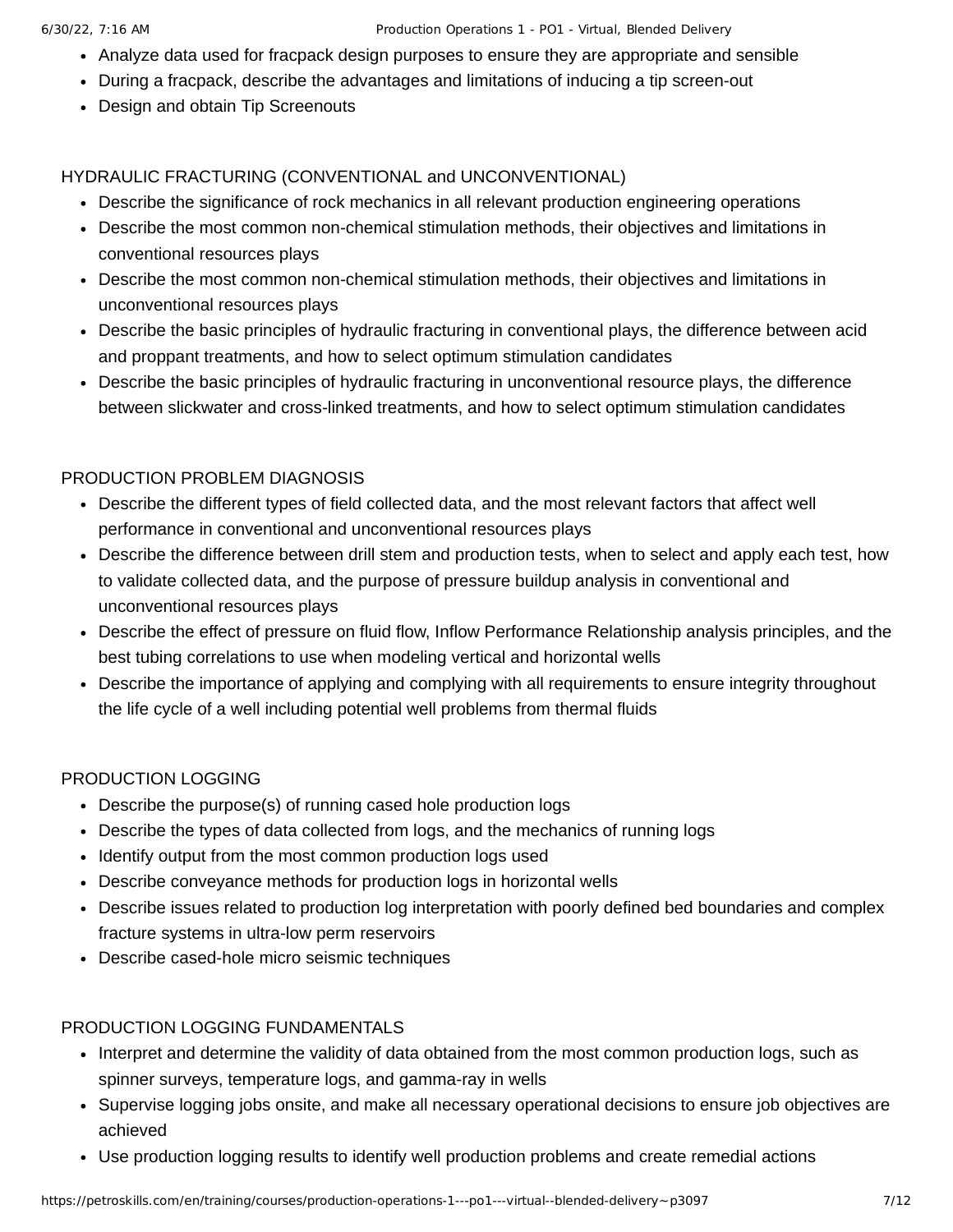### <span id="page-7-0"></span>**BLENDED LEARNING WORKSHOP STRUCTURE**

This program is comprised of the following activities:

- **ILT** = Virtual Instructor-led Training
- **OL** = Online Learning Activity/Reading

|                        |            |                 |                                                                             | Session 1                              | Session 1                                      | Session 2                             | Session 2                                      |
|------------------------|------------|-----------------|-----------------------------------------------------------------------------|----------------------------------------|------------------------------------------------|---------------------------------------|------------------------------------------------|
| Week                   | Activity   | Hours<br>(Est.) | Subject                                                                     | <b>Virtual ILT</b><br>Option 1         | <b>Virtual ILT</b><br>Option 2                 | <b>Virtual ILT</b><br>Option 1        | <b>Virtual ILT</b><br>Option 2                 |
|                        |            |                 |                                                                             | Perth, AUS<br>timezone<br>$(GMT+8)$    | Houston,<br><b>US</b><br>timezone<br>$(GMT-5)$ | Perth, AUS<br>timezone<br>$(GMT+8)$   | Houston,<br><b>US</b><br>timezone<br>$(GMT-5)$ |
|                        | <b>ILT</b> | 1.0             | Orientation<br>Webcast (pre-<br>recorded)                                   |                                        |                                                |                                       |                                                |
| Week<br>1              | <b>OL</b>  | 4.0             | Production<br>Principles                                                    |                                        |                                                |                                       |                                                |
| Week<br>$\overline{2}$ | <b>ILT</b> | 1.5             | Well<br>Performance<br>and Nodal<br>Analysis<br>Fundamentals -<br>Session 1 | Monday,<br>April 25,<br>09:00-10:30    | Tuesday,<br>April 26,<br>08:00-<br>09:30       | Monday,<br>Sept 26,<br>09:00-10:30    | Tuesday,<br>Sept 27,<br>08:00-<br>09:30        |
|                        | <b>OL</b>  | 7.0             | Well<br>Performance<br>and Nodal<br>Analysis<br><b>Fundamentals</b>         |                                        |                                                |                                       |                                                |
|                        | <b>ILT</b> | 1.5             | Well<br>Performance<br>and Nodal<br>Analysis                                | Wednesday,<br>April 27,<br>09:00-10-30 | Thursday,<br>April 28,<br>08:00-<br>09:30      | Wednesday,<br>Sept 28,<br>09:00-10:30 | Thursday,<br>Sept 29,<br>08:00-<br>09:30       |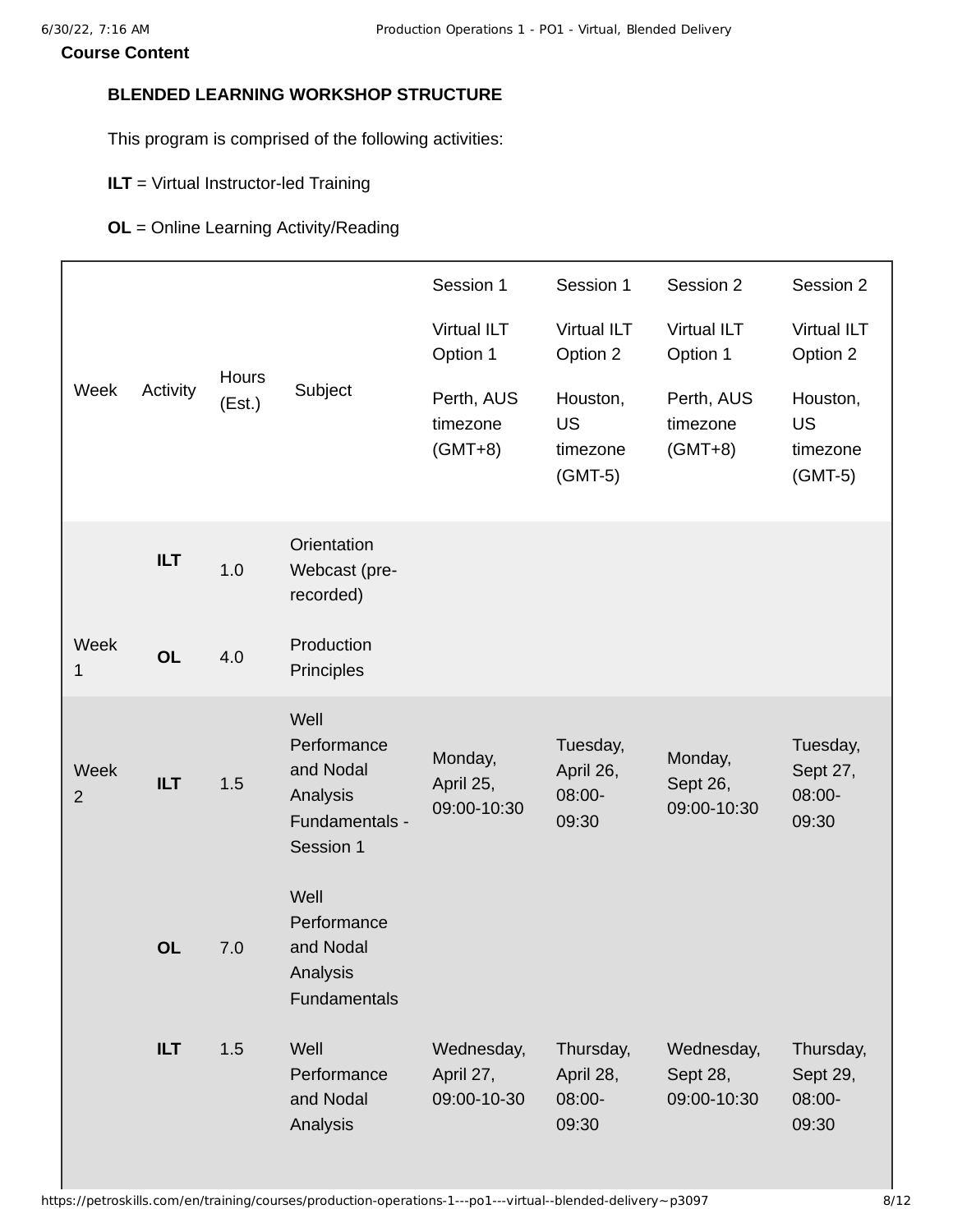|                          |            |     | Fundamentals -<br>Session 2                    |                                      |                                         |                                      |                                         |
|--------------------------|------------|-----|------------------------------------------------|--------------------------------------|-----------------------------------------|--------------------------------------|-----------------------------------------|
| Week<br>3                | <b>OL</b>  | 4.0 | Onshore Well<br>Completion -<br>Conventional   |                                      |                                         |                                      |                                         |
| Week<br>$\overline{4}$   | <b>OL</b>  | 4.0 | Hydraulic<br>Fracturing                        |                                      |                                         |                                      |                                         |
| Week<br>5                | <b>OL</b>  | 4.0 | Onshore Well<br>Completion -<br>Unconventional |                                      |                                         |                                      |                                         |
| Week<br>$\,6\,$          | <b>OL</b>  | 3.0 | Perforating                                    |                                      |                                         |                                      |                                         |
| Week<br>$\overline{7}$   | <b>OL</b>  | 3.0 | Sand Control                                   |                                      |                                         |                                      |                                         |
| Week<br>8                | <b>ILT</b> | 1.5 | <b>Sand Control</b><br>Fundamentals            | Monday,<br>May 23,<br>11:00-12:30    | Tuesday,<br>May 24,<br>08:00-<br>09:30  | Monday, Oct<br>24, 11:00-<br>12:30   | Tuesday,<br>Oct 25,<br>08:00-<br>09:30  |
|                          | <b>OL</b>  | 4.0 | <b>Sand Control</b><br>Fundamentals            |                                      |                                         |                                      |                                         |
|                          | ILT        | 1.5 | <b>Sand Control</b><br>Fundamentals            | Wednesday,<br>May 25,<br>11:00-12:30 | Thursday,<br>May 26,<br>08:00-<br>09:30 | Wednesday,<br>Oct 26,<br>11:00-12:30 | Thursday,<br>Oct 27,<br>08:00-<br>09:30 |
| Week<br>$\boldsymbol{9}$ | <b>OL</b>  | 5.0 | Primary and<br>Remedial<br>Cementing           |                                      |                                         |                                      |                                         |
| Week<br>10               | <b>ILT</b> | 2.5 | Reciprocating<br>Rod Pump<br>Fundamentals      | Monday,<br>June 6,<br>09:00-11:30    | Tuesday,<br>June 7,<br>08:00-<br>10:30  | Monday, Nov<br>7, 09:00-<br>10:30    | Tuesday,<br>Nov 8,<br>08:00-<br>09:30   |
|                          | <b>OL</b>  | 3.0 | Reciprocating<br>Rod Pump<br>Fundamentals      |                                      |                                         |                                      |                                         |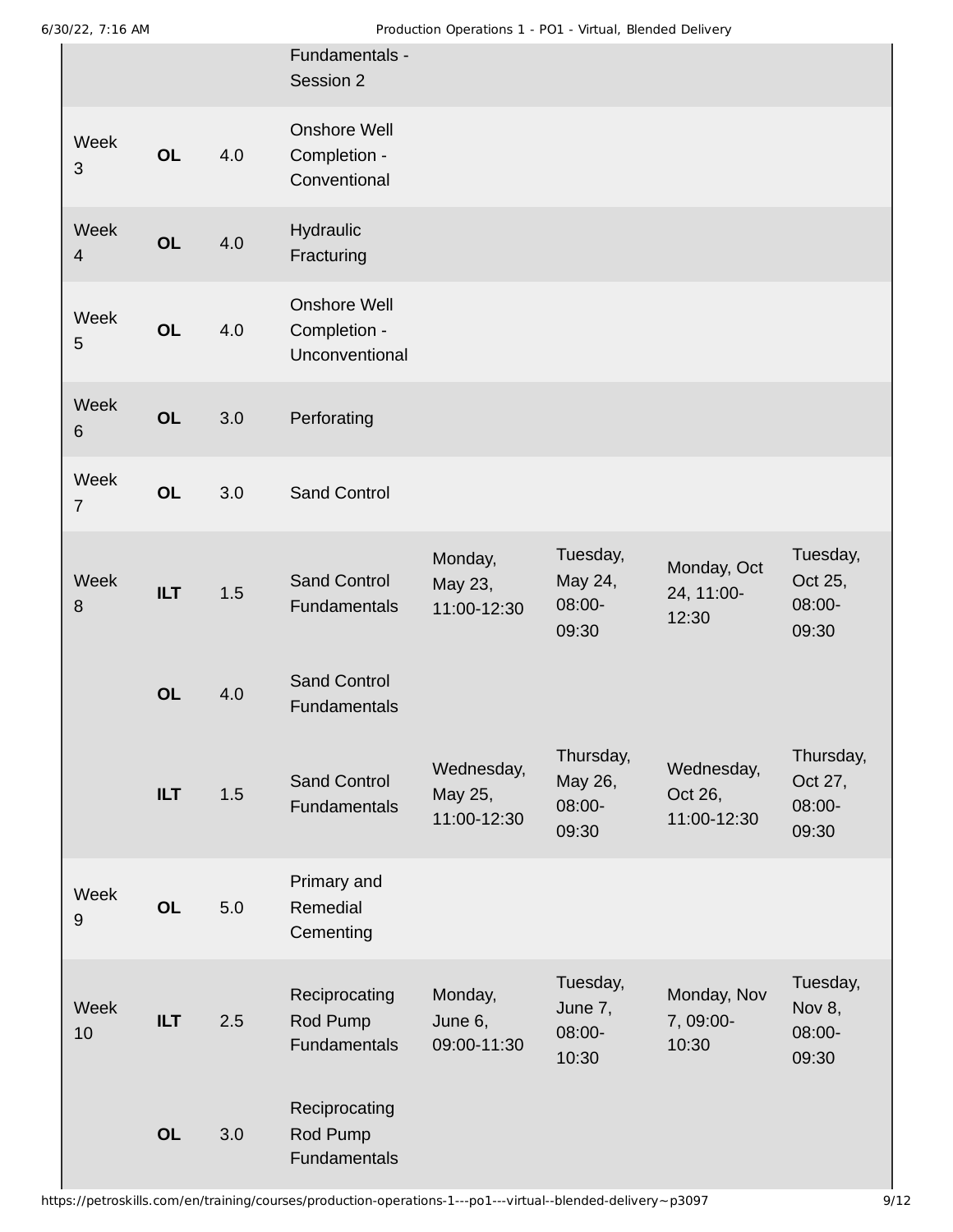6/30/22, 7:16 AM Production Operations 1 - PO1 - Virtual, Blended Delivery

|            | <b>ILT</b> | 2.5 | Reciprocating<br>Rod Pump<br><b>Fundamentals</b>      | Wednesday,<br>June 8,<br>09:00-11:30  | Thursday,<br>June 9,<br>08:00-<br>10:30  | Wednesday,<br>Nov 9,<br>09:00-10:30  | Thursday,<br>Nov 10,<br>08:00-<br>09:30 |
|------------|------------|-----|-------------------------------------------------------|---------------------------------------|------------------------------------------|--------------------------------------|-----------------------------------------|
| Week<br>12 | <b>OL</b>  | 4.0 | Gas Lift and<br>Electrical<br>Submersible<br>Pumps    |                                       |                                          |                                      |                                         |
| Week<br>13 | <b>ILT</b> | 1.5 | <b>Gas Lift</b><br>Fundamentals -<br>Session 1        | Monday,<br>June 20,<br>11:00-12:30    | Tuesday,<br>June 21,<br>08:00-<br>09:30  | Monday, Nov<br>28, 11:00-<br>12:30   | Tuesday,<br>Nov 29,<br>08:00-<br>09:30  |
|            | <b>OL</b>  | 4.0 | Gas Lift<br><b>Fundamentals</b>                       |                                       |                                          |                                      |                                         |
|            | <b>ILT</b> | 1.5 | <b>Gas Lift</b><br>Fundamentals -<br>Session 2        | Wednesday,<br>June 22,<br>11:00-12:30 | Thursday,<br>June 23,<br>08:00-<br>09:30 | Wednesday,<br>Nov 30,<br>11:00-12:30 | Thursday,<br>Dec 1,<br>08:00-<br>09:30  |
|            |            |     |                                                       |                                       |                                          |                                      |                                         |
| Week<br>14 | <b>ILT</b> | 1.5 | <b>ESP</b><br>Fundamentals -<br>Session 1             | Monday,<br>June 27,<br>11:00-12:30    | Tuesday,<br>June 28,<br>08:00-<br>09:30  | Monday, Dec<br>5, 11:00-<br>12:30    | Tuesday,<br>Dec 6,<br>08:00-<br>09:30   |
|            | <b>OL</b>  | 3.0 | <b>ESP</b><br><b>Fundamentals</b>                     |                                       |                                          |                                      |                                         |
|            | <b>ILT</b> | 1.5 | <b>ESP</b><br>Fundamentals -<br>Session 2             | Wednesday,<br>June 29,<br>11:00-12:30 | Thursday,<br>June 30,<br>08:00-<br>09:30 | Wednesday,<br>Dec 7,<br>11:00-12:30  | Thursday,<br>Dec 8,<br>08:00-<br>09:30  |
| Week<br>15 | <b>OL</b>  | 3.0 | Formation<br>Damage and<br><b>Matrix</b><br>Acidizing |                                       |                                          |                                      |                                         |

https://petroskills.com/en/training/courses/production-operations-1---po1---virtual--blended-delivery~p3097 10/12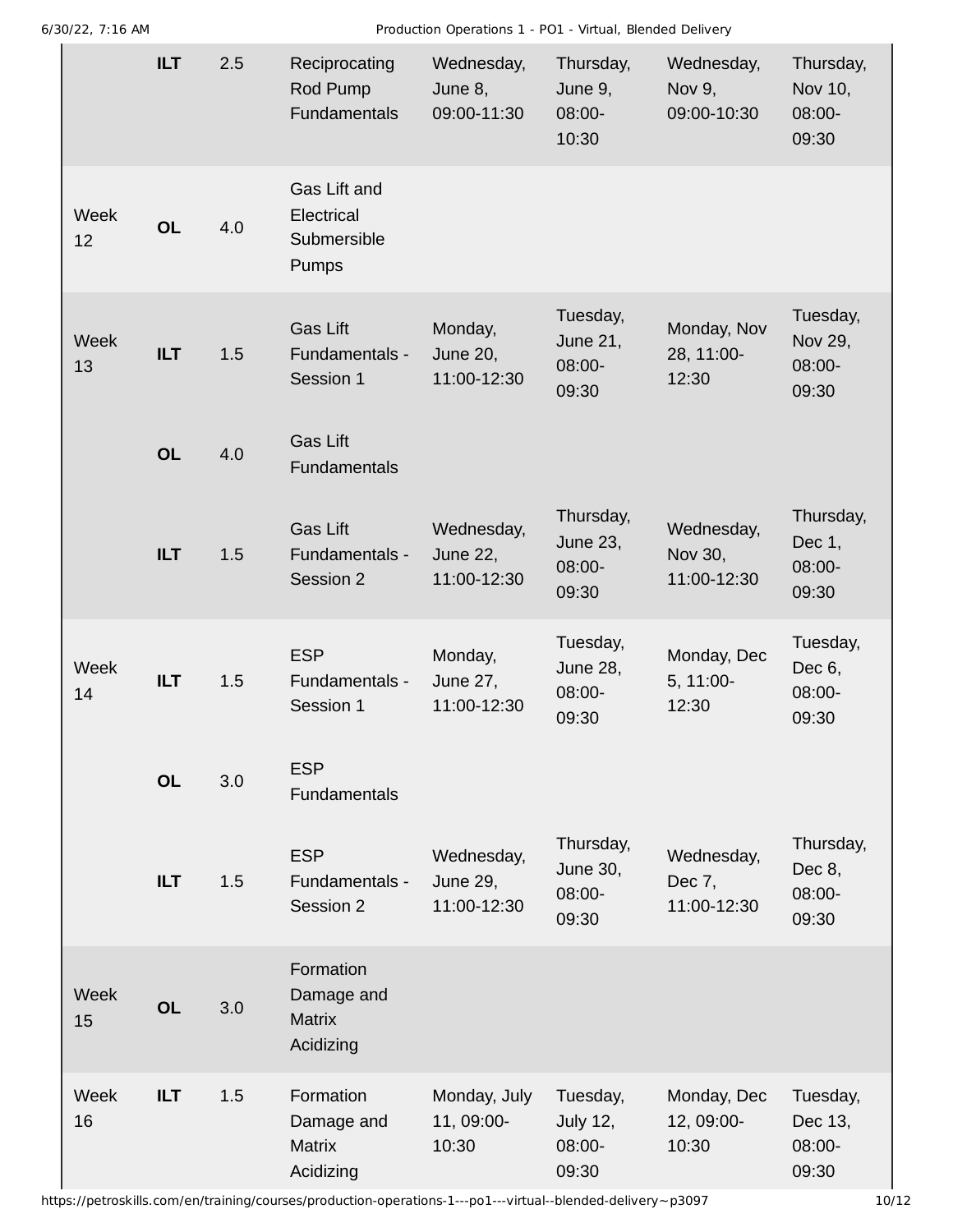| ויות טב. <i>ו</i> ונגע |            |     |                                                                                                      | Troudcabil Operations I - TOI - Virtual, Dienued Delivery |                                           |                                      |                                         |
|------------------------|------------|-----|------------------------------------------------------------------------------------------------------|-----------------------------------------------------------|-------------------------------------------|--------------------------------------|-----------------------------------------|
|                        | <b>OL</b>  | 6.0 | Fundamentals -<br>Session 1<br>Formation<br>Damage and<br><b>Matrix</b><br>Acidizing<br>Fundamentals |                                                           |                                           |                                      |                                         |
|                        | <b>ILT</b> | 1.5 | Formation<br>Damage and<br><b>Matrix</b><br>Acidizing<br>Fundamentals -<br>Session 2                 | Wednesday,<br>July 13,<br>09:00-10:30                     | Thursday,<br>July 14,<br>08:00-<br>09:30  | Wednesday,<br>Dec 14,<br>09:00-10:30 | Thursday,<br>Dec 15,<br>08:00-<br>09:30 |
| Week<br>17             | <b>OL</b>  | 5.0 | Flow<br>Assurance and<br>Production<br>Chemistry                                                     |                                                           |                                           |                                      |                                         |
| Week<br>18             | <b>OL</b>  | 3.0 | Production<br>Problem<br>Diagnosis and<br>Intervention<br>Planning                                   |                                                           |                                           |                                      |                                         |
| Week<br>19             | <b>OL</b>  | 3.0 | Production<br>Logging                                                                                |                                                           |                                           |                                      |                                         |
| Week<br>20             | <b>ILT</b> | 1.5 | Production<br>Logging<br>Fundamentals -<br>Session 1                                                 | Monday,<br>August 1,<br>09:00-10:30                       | Tuesday,<br>August 2,<br>08:00-<br>09:30  | Monday, Jan<br>9, 09:00-<br>10:30    | Tuesday,<br>Jan 10,<br>08:00-<br>09:30  |
|                        | <b>OL</b>  | 3.0 | Production<br>Logging<br>Fundamentals                                                                |                                                           |                                           |                                      |                                         |
|                        | <b>ILT</b> | 1.5 | Production<br>Logging<br>Fundamentals -<br>Session 2                                                 | Wednesday,<br>August 3,<br>09:00-09:30                    | Thursday,<br>August 4,<br>08:00-<br>09:00 | Wednesday,<br>Jan 11,<br>09:00-10:30 | Thursday,<br>Jan 11,<br>08:00-<br>09:30 |